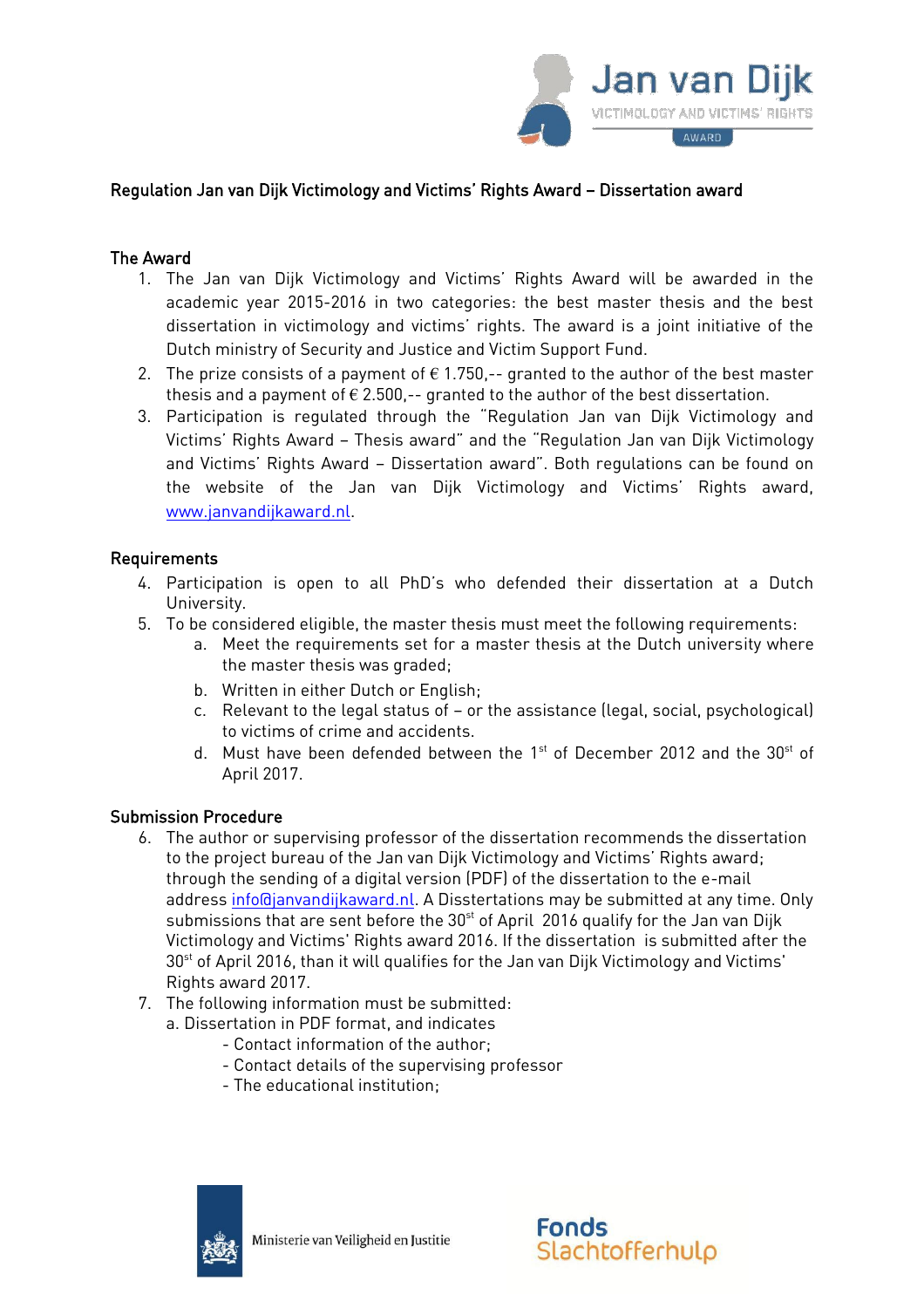

- b. Summary (1,000 words) in a separate PDF document, and indicates
	- Name author;
	- Title thesis;
	- Name supervising professor;
	- Research questions;
	- Key findings;
	- Conclusion and Recommendations.

c. The digital version of the dissertation should be accompanied by an official document of approval of the dissertation by the supervising professor

#### Assessment Procedure

- 8. The dissertations will be assessed by a jury, in which the following experts take a seat
	- a. Peter van der Velden (Professor in Victimology, Tilburg university) (chair);
	- b. Arendo Joustra (Chief editor Elsevier);
	- c. Piet Hein van Kempen (Professor in Criminal Law, Radbout University Nijmegen)
	- d. Richard Korver (Lawyer at Korver en Van Essen Lawyers)
	- e. Ineke Sybesma (Director Victim Support Fund)
	- f. Carlijn de Roos (Clinical Psychologist/ Psychtherapist and coordinator CSG South Holland)
- 9. The first selection is based on the submitted summary.
- 10. The jury will assess the dissertations on the basis of the following criteria:
	- a. Originality;
	- b. Contribution to the state of the art about the legal status of or the assistance (legal, social, psychological) to victims of crime and accidents.
	- c. Scientific quality
- 11. In case of participation of a closely related participant, the jury member concerned will abstain from assessment in case of this specific participant.
- 12. Tthe jury will communicate, through the project bureau, which 3 dissertations will be nominated for the award.
- 13. The winner of the dissertation award will be announced during a special award ceremony.
- 14. Nominated participants are expected to be present at the special award ceremony and to give a short presentation about their submitted dissertation. Presence and presentation are -force majeure – a condition to win the prize. Further details will be communicated at the time of nomination.

## Rights of the participants

15. The copyrights of the submitted dissertation will remain with the authors. The winning participant will provide a summary of 2-3 pages of the dissertation in popular-science style. The winning participant allows for publication of this text (referring to the author), including on the Internet. Further agreements will be made individually with participants at time of organizing the publication.